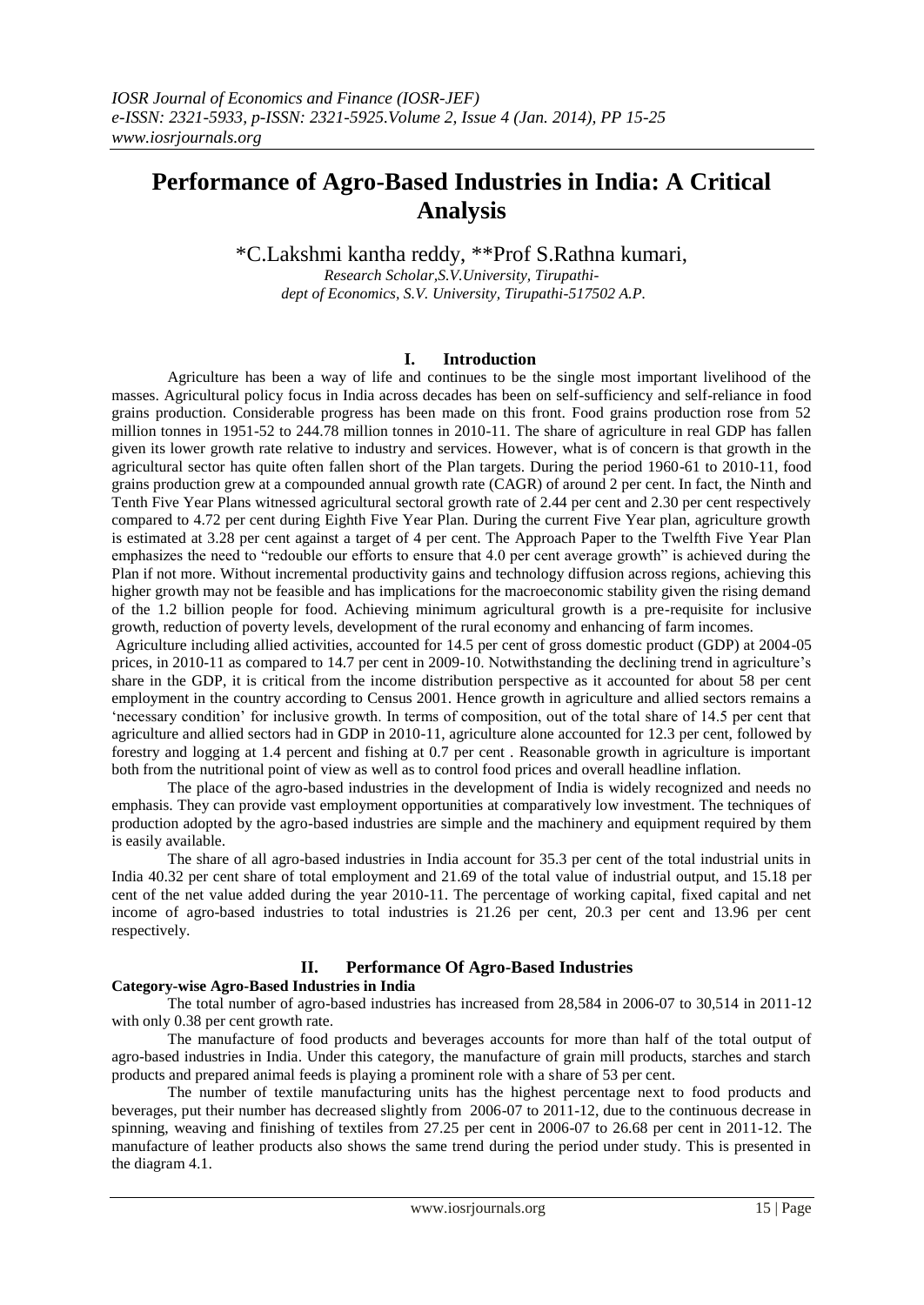In the case of manufacture of food products and beverages, the Compound Growth Rate (CGR) is 5.10 per cent for both beverages, and dairy products and it is 0.48 per cent only for manufacture of other food products category.

The CGR is computed for the different categories of agro-based industries, which are significant at 5 per cent level, except 3(c) i.e. manufacture of knitted and crocheted fabrics and articles

| ${\bf S}$      |                                                                                                             |                    |                    |                    |                    |                    |                    |      |                      |
|----------------|-------------------------------------------------------------------------------------------------------------|--------------------|--------------------|--------------------|--------------------|--------------------|--------------------|------|----------------------|
| $\bullet$<br>N | Category                                                                                                    | 2006-07            | 2007-08            | 2008-09            | 2009-10            | 2010-11            | 2011-12            | CGR  | t-Stat               |
| $\mathbf{1}$   | <b>Manufacture of food</b><br>products & Beverages                                                          | 25,584<br>(52.59)  | 24,238<br>(51.56)  | 28,547<br>(53.29)  | 28,654<br>(52.40)  | 29,874<br>(52.21)  | 30,510<br>(51.86)  | 2.19 | 48.52*               |
|                | a) Production,<br>Processing &<br>Preservation of Meat,<br>Fish, Fruit, Oil & Fats                          | 3,951              | 4,012              | 4,258              | 4,426              | 4,897              | 5,019              | 1.40 | $14.12*$             |
|                | b) Manufacture of Dairy<br>Products                                                                         | 758                | 795                | 851                | 924                | 874                | 963                | 5.10 | $31.00*$             |
|                | c) Manufacture of Grain<br>Mill Products, Starches<br>& Starch Products and<br><b>Prepared Animal Feeds</b> | 12,852             | 12,985             | 12,987             | 13,520             | 13,285             | 14,021             | 2.30 | 47.29 <sup>*</sup>   |
|                | d) Manufacture of Other<br>Food Products                                                                    | 5,874              | 5,044              | 5,921              | 6,012              | 6,623              | 7,215              | 0.48 | $25.36*$             |
|                | e) Manufacture of<br>Beverages                                                                              | 2149               | 1402               | 4530               | 3772               | 4195               | 3292               | 4.19 | 14.87                |
| $\overline{2}$ | <b>Manufacture of</b><br><b>Tobacco</b> products                                                            | 2,952<br>(6.06)    | 2,541<br>(5.40)    | 3845<br>(7.17)     | 3785<br>(6.92)     | 4,136<br>(7.22)    | 4,157<br>(7.06)    | 5.76 | $5.59*$              |
| $\mathbf{3}$   | <b>Manufacture of</b><br><b>Textiles</b>                                                                    | 13,502<br>(27.25)  | 13,852<br>(29.47)  | 14,251<br>(26.60)  | 14,988<br>(27.40)  | 15,654<br>(27.36)  | 15,698<br>(26.68)  | 0.31 | 55.56                |
|                | a) Spinning, Weaving &<br><b>Finishing Textiles</b>                                                         | 9,855              | 9,962              | 10,542             | 10,854             | 10,995             | 11,023             | 1.73 | 41.47*               |
|                | b) Manufacture of Other<br>Textiles                                                                         | 1,110              | 1,230              | 1,452              | 1,362              | 1,487              | 1,464              | 5.85 | $2.80*$              |
|                | c) Manufacture of<br>Knitted and Crocheted<br>Fabrics and Articles                                          | 2,537              | 2,660              | 2,257              | 2,772              | 3,172              | 3.211              | 5.4  | $0.421$ <sup>*</sup> |
| 4              | <b>Manufacture of</b><br><b>Leather Products</b>                                                            | 2,654<br>(5.45)    | 2,842<br>(6.04)    | 2,956<br>(5.51)    | 3,241<br>(5.92)    | 3,420<br>(5.97)    | 3,896<br>(6.62)    | 3.72 | $3.14*$              |
|                | a) Manufacture of hats<br>and caps from<br>waterproof                                                       | 1,522              | 1,634              | 1,752              | 1,960              | 2,101              | 2,055              | 2.41 | 32.52*               |
|                | b) Manufacture of<br>wearing apparel of<br>leather and substitutes of<br>leather                            | 1,132              | 1,208              | 1,204              | 1,281              | 1,319              | 1,841              | 4.75 | $4.15*$              |
| 5              | <b>Manufacture of Paper</b><br>& Paper Products                                                             | 3954<br>(8.12)     | 3529<br>(7.50)     | 3966<br>(7.40)     | 4013<br>(7.33)     | 4124<br>(7.20)     | 4568<br>(7.76)     | 2.49 | $22.28*$             |
|                | <b>Total</b>                                                                                                | 48,646<br>(100.00) | 47,002<br>(100.00) | 53,565<br>(100.00) | 54,681<br>(100.00) | 57,208<br>(100.00) | 58,829<br>(100.00) | 1.55 | 71.57                |

# **CATEGORY-WISE AGRO-BASED INDUSTRIES IN INDIA**

(Table value =  $2.306$ )\* Significant at 5 per cent level@ Not significant at 5 per cent level Note : Percentages in parentheses 2. [www.indiastat.com](http://www.indiastat.com/)

**Source:** 1. Annual Survey of Industries, Central Statistical Organisation, New Delhi. (Different issues) **CATEGORY-WISE AGRO-BASED INDUSTRIES IN INDIA** 



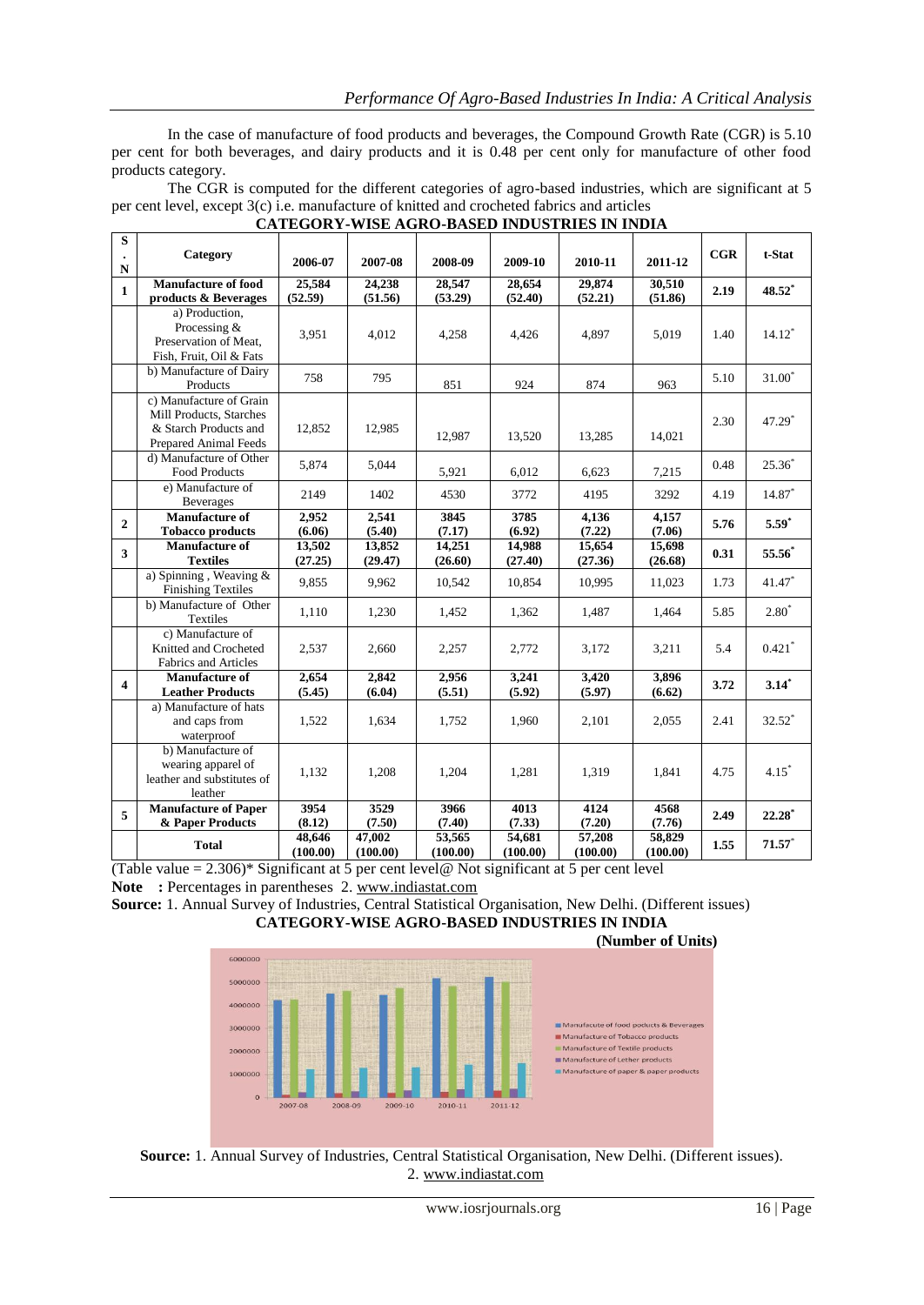# **Category wise Fixed Capital of Agro-Based Industries**

Fixed capital refers to any kind of real or physical capital (fixed asset) that is not used up in the production of a product. Fixed capital is that portion of the total capital which is invested in fixed assets (such as land, buildings, vehicles and equipment) which stay in the business almost permanently.<br>The fixed capital of total agro-based industries h

The fixed capital of total agro-based industries has increased by 15.29 per cent from Rs.60,00,682 lakhs in 2007-08 to Rs.77,13,367 lakhs in 2011-12.

The fixed capital was the highest in the case of manufacture of textile industry during the period 2007- 08 to 2011-12 compared to other categories of agro-based industries, but its share has been decreasing from 42.25 per cent to 40.42 per cent. The manufacture of food products and beverages is occupying second place in fixed capital investment and its share in total agro-based industries is almost the same i.e., 42 per cent during the period under study except 2007-08. The share of fixed capital in the case of tobacco products is the lowest in all the years of the study. The same is shown in diagram 1.2.

The Compound Growth Rate (CGR) is calculated for all the categories of agro-based industries based on the data available in Table 4.2. The CGR is the highest in manufacture of food products and beverages and the lowest in the manufacture of leather products, but compound growth rate of all the categories of agro-based industries is significant at 1 per cent level

|                         |                                                                                                             | <b>IN INDIA</b>         |                         |                         | (Rs. in Lakhs)          |                         |       |                      |  |
|-------------------------|-------------------------------------------------------------------------------------------------------------|-------------------------|-------------------------|-------------------------|-------------------------|-------------------------|-------|----------------------|--|
| SI<br>N <sub>0</sub>    | Category                                                                                                    | 2007-08                 | 2008-09                 | 2009-10                 | 2010-11                 | 2011-12                 | CGR   | t-Stat               |  |
| $\mathbf{1}$            | <b>Manufacture of food</b><br>products & Beverages                                                          | 42,32,654<br>(41.91)    | 45,21,874<br>(41.47)    | 44,64,852<br>(40.37)    | 51,84,645<br>(43.01)    | 52,32,874<br>(42.04)    | 4.27  | $21.65*$             |  |
|                         | a) Production, Processing<br>& Preservation of Meat,<br>Fish, Fruit, Oil & Fats                             | 7,23,987                | 7,98,745                | 8,25,321                | 9,64,951                | 9,36,254                | 5.24  | $17.86^{*}$          |  |
|                         | b) Manufacture of Dairy<br>Products                                                                         | 2,64,845                | 2,98,632                | 3,52,413                | 3,69,699                | 4,25,320                | 3.54  | $36.54*$             |  |
|                         | c) Manufacture of Grain<br>Mill Products, Starches &<br><b>Starch Products and</b><br>Prepared Animal Feeds | 4,65,213                | 4,98,741                | 4,83,987                | 5, 21, 632              | 7,35,258                | 6.01  | 14.87*               |  |
|                         | d) Manufacture of Other<br><b>Food Products</b>                                                             | 18,32,635               | 18,94,201               | 19, 13, 235             | 19,87,987               | 20,64,852               | 4.75  | $22.41$ <sup>*</sup> |  |
|                         | e) Manufacture of<br><b>Beverages</b>                                                                       | 9,45,974                | 10,31,555               | 8,89,896                | 13,40,376               | 10,71,190               | 8.97  | $16.82*$             |  |
| $\overline{2}$          | <b>Manufacture of Tobacco</b><br>products                                                                   | 1,21,541<br>(1.20)      | 1,85,029<br>(1.69)      | 1,98,200<br>(1.79)      | 2,44,760<br>(2.03)      | 3,02,494<br>(2.43)      | 2.35  | $30.64$ <sup>*</sup> |  |
| 3                       | <b>Manufacture of Textiles</b>                                                                              | 42,66,982<br>(42.25)    | 46,32,589<br>(42.28)    | 47,52,221<br>(42.97)    | 48, 35, 552<br>(40.12)  | 50,31,667<br>(40.42)    | 1.39  | 33.87*               |  |
|                         | a) Spinning, Weaving &<br><b>Finishing Textiles</b>                                                         | 36,98,554               | 39,56,412               | 41,25,987               | 42,56,325               | 42,98,758               | 0.24  | $36.54*$             |  |
|                         | b) Manufacture of Other<br>Textiles                                                                         | 3,55,326                | 3,69,698                | 3,12,325                | 3,56,921                | 4,98,696                | 10.98 | $12.37*$             |  |
|                         | c) Manufacture of Knitted<br>and Crocheted Fabrics and<br>Articles                                          | 2,13,102                | 3,06,479                | 3,13,909                | 2,22,306                | 2,34,213                | 15.24 | $7.54*$              |  |
| $\overline{\mathbf{4}}$ | <b>Manufacture of Leather</b><br><b>Products</b>                                                            | 2,32,332<br>(2.31)      | 2,65,445<br>(2.43)      | 3,23,023<br>(2.92)      | 3,65,002<br>(3.02)      | 3,90,805<br>(3.14)      | 0.71  | 55.77*               |  |
|                         | a) Manufacture of hats and<br>caps from waterproof                                                          | 87,668                  | 88,231                  | 89,230                  | 95,325                  | 95,236                  | 6.03  | $20.38^\circ$        |  |
|                         | b) Manufacture of wearing<br>apparel of leather and<br>substitutes of leather                               | 1,44,664                | 1,77,214                | 2,33,793                | 2,69,677                | 2,95,569                | 2.45  | $26.58$ <sup>*</sup> |  |
| 5                       | Manufacture of Paper &<br><b>Paper Products</b>                                                             | 12,44,501<br>(12.32)    | 12,98,236<br>(11.90)    | 13,21,003<br>(11.94)    | 14,22,554<br>(11.80)    | 14,88,235<br>(11.95)    | 2.33  | $22.88*$             |  |
|                         | <b>Total</b>                                                                                                | 1,00,98,010<br>(100.00) | 1,09,03,173<br>(100.00) | 1,10,59,299<br>(100.00) | 1,20,52,513<br>(100.00) | 1,24,46,075<br>(100.00) | 4.21  | 33.49*               |  |

**CATEGORY–WISE FIXED CAPITAL OF AGRO-BASED INDUSTRIES** 

**Note** : Percentages in parentheses (Table 't' value =  $2.145$ ) \* Significant at 1 per cent level

**Source:** 1. Annual Survey of Industries, Central Statistical Organisation, New Delhi. (Different issues).

2. [www.indiastat.com](http://www.indiastat.com/)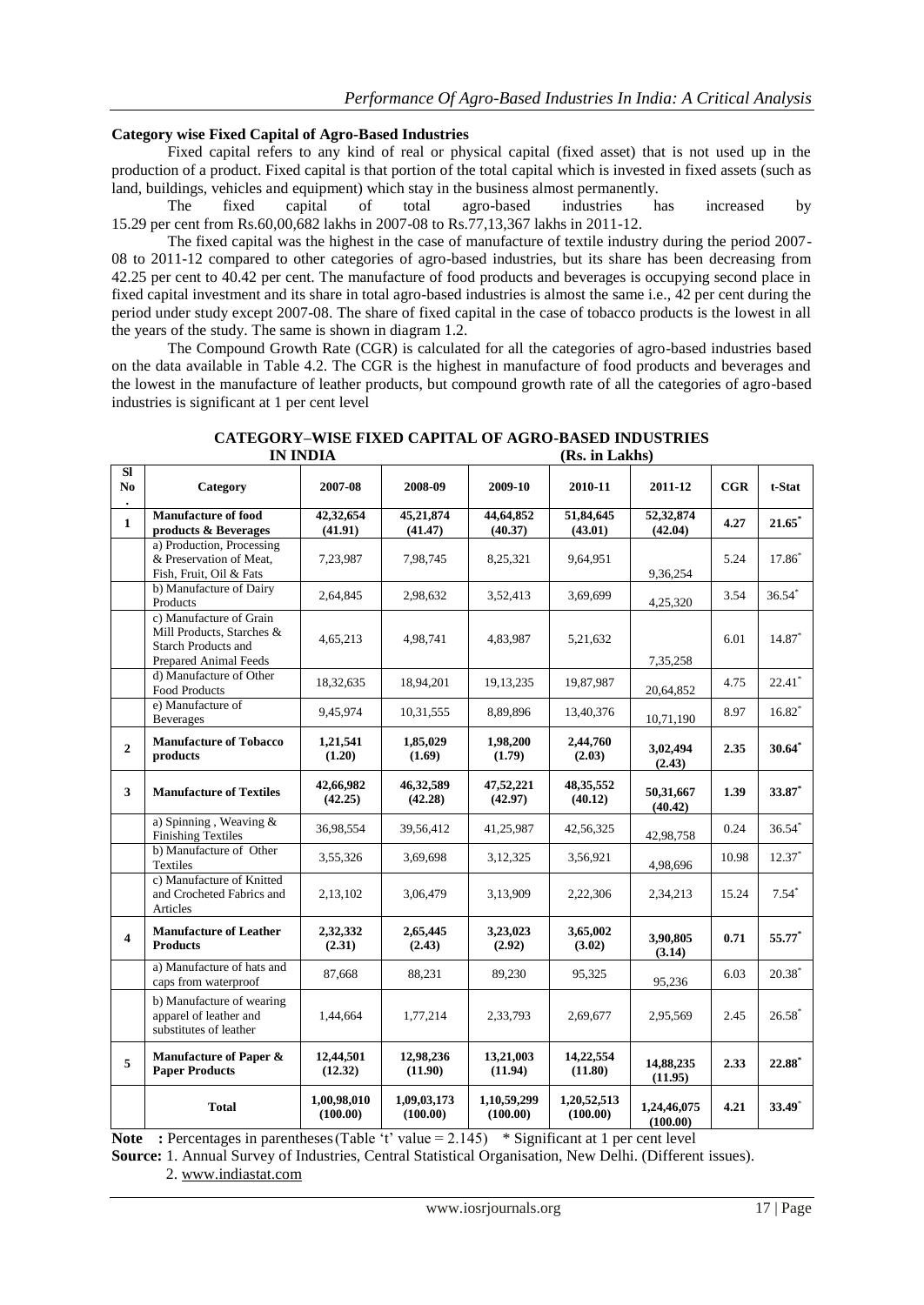

**CATEGORY–WISE FIXED CAPITAL OF AGRO-BASED INDUSTRIES IN INDIA** 

**Source:** 1. Annual Survey of Industries, Central Statistical Organisation, New Delhi. (Different issues). 2. [www.indiastat.com](http://www.indiastat.com/)

# **Category-wise Working Capital of Agro-Based Industries**

Working Capital measures both a company's efficiency and its short-term financial health. The working capital ratio is calculated as: Working Capital = Current Assets – Current Liabilities

Positive working capital means that the company is able to pay off its short-term liabilities. Negative working capital means that a company currently is unable to meet its short-term liabilities with its current assets (cash, accounts receivable and inventory). This is also known as "net working capital".

Over a period of five years, from 2000-01 to 2004-05, the working capital of total agro-based industries has increased from Rs. 24,02,002 lakhs to Rs. 34,03,200 lakhs with the growth of 41.68 per cent. Like fixed capital, the working capital investment is the highest in the case of manufacture of food products and beverages in all the five years.

The manufacture of textiles is occupying second place in working capital position and its share has been increasing from 33.91 per cent in 2007-08 to 33.41percent in 2010-11. Under the textile category, spinning, weaving, and finishing of textiles need more working capital compared to others. The category-wise working capital is shown in diagram 4.3.

The working capital position of tobacco products has gradually decreased from 5.37 per cent to 5.62 per cent and its share is the least in total agro-based industries. As per the Compound Growth Rate and tstatistic, all the categories of agro-based industries significant at 5 per cent level except manufacture of tobacco products

### **Category-wise Employment in Agro-Based Industries**

Agro-based industries were providing employment to 12,65,122 persons in 2007-08 and it increased to 14,10,102 persons in 2011-12. It is observed from the Table 4.4 that among the different categories of agrobased industries, the manufacture of food products and beverages is providing the highest share of employment i.e. 38 per cent. The manufacture of textiles stood second by providing employment to the different persons (34.18 per cent). Compound Growth Rates are calculated for all the agro-based industries, which are significant at one per cent level. The employment levels are presented

**CATEGORY –WISE WORKING CAPITAL OF AGRO-BASED INDUSTRIES IN INDIA (Rs. in** 

|     |                                                                                 |                      |                      | <b>Lakhs)</b>        |                      |                      |      |          |
|-----|---------------------------------------------------------------------------------|----------------------|----------------------|----------------------|----------------------|----------------------|------|----------|
| Sl. | Category                                                                        | 2007-08              | 2008-09              | 2009-10              | 2010-11              | 2011-12              | CGR  | t-Stat   |
|     | Manufacture of food<br>products & Beverages                                     | 16,54,874<br>(47.97) | 16,85,978<br>(47.18) | 17,02,142<br>(46.35) | 17,54,231<br>(46.32) | 17,01,290<br>(45.36) | 1.65 | $76.54*$ |
|     | a) Production, processing<br>& Preservation of Meat.<br>Fish, Fruit, Oil & Fats | 2,89,683             | 2,95,789             | 3,05,894             | 3,74,100             | 3,64,520             | 4.51 | $22.43*$ |
|     | b) Manufacture of Dairy<br><b>Products</b>                                      | 92,100               | 95,654               | 98.569               | 94,603               | 98.578               | 0.42 | 67.98    |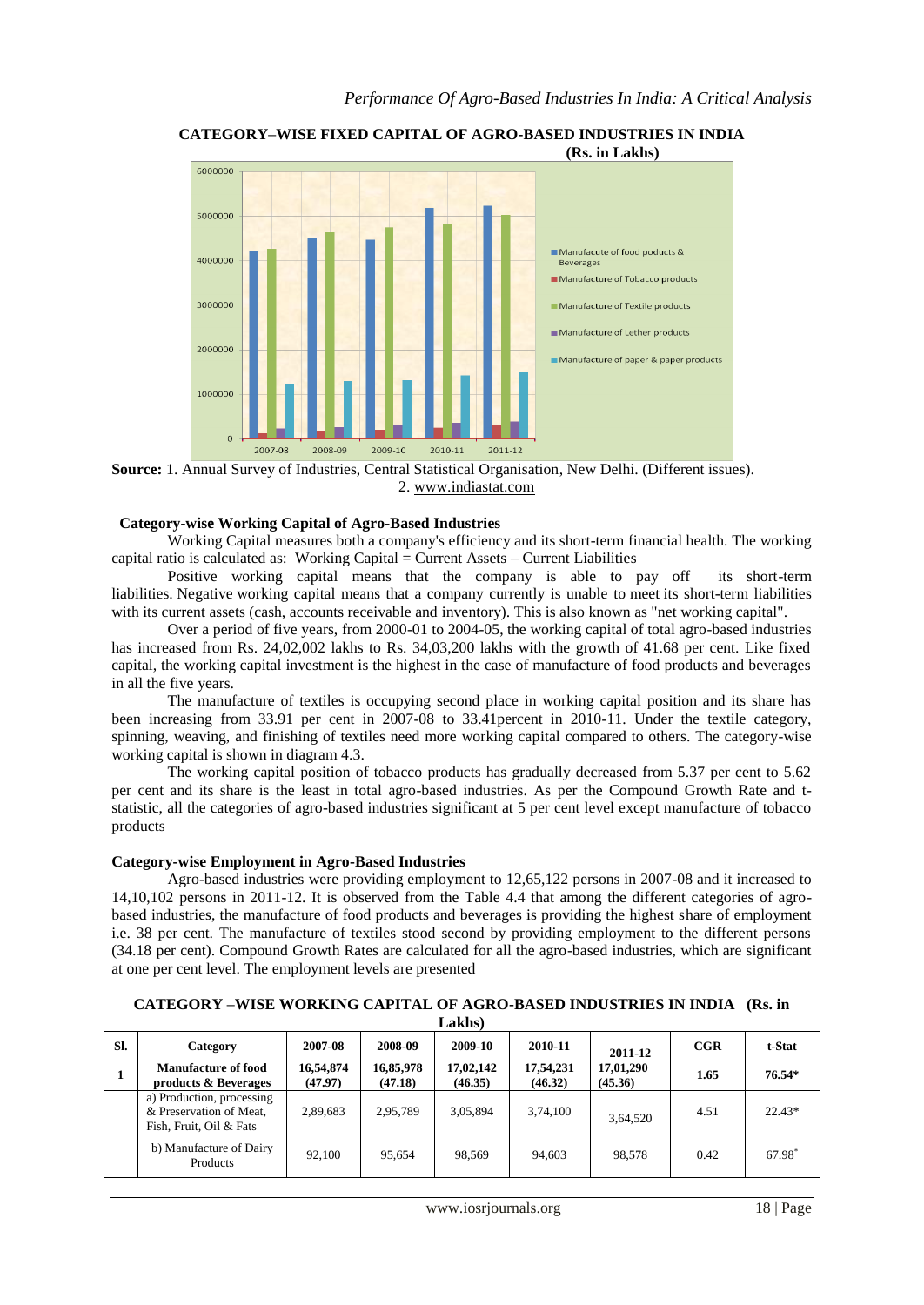| SI.                     | Category                                                                                             | 2007-08               | 2008-09               | 2009-10               | 2010-11               | 2011-12               | CGR   | t-Stat                |
|-------------------------|------------------------------------------------------------------------------------------------------|-----------------------|-----------------------|-----------------------|-----------------------|-----------------------|-------|-----------------------|
|                         | c) Manufacture of Grain<br>Mill Products, Starches &<br>Starch Products and<br>Prepared Animal Feeds | 6,89,231              | 6,54,845              | 7,12,542              | 6,89,955              | 6,86,300              | 1.25  | 47.58*                |
|                         | d) Manufacture of Other<br><b>Food Products</b>                                                      | 4,62,874              | 4,65,744              | 4,62,311              | 4,86,566              | 4,48,233              | 1.91  | 63.91*                |
|                         | e) Manufacture of<br><b>Beverages</b>                                                                | 1,20,986              | 1,73,946              | 1,22,826              | 1,09,007              | 1,03,659              | 3.65  | 32.74*                |
| $\overline{2}$          | <b>Manufacture of Tobacco</b><br>products                                                            | 1,85,244<br>(5.37)    | 1,64,100<br>(4.59)    | 1,78,265<br>(4.85)    | 1.65.988<br>(4.38)    | 2,13,101<br>(5.62)    | 0.78  | $35.80*$              |
| 3                       | <b>Manufacture of Textiles</b>                                                                       | 11,69,899<br>(33.91)  | 12,54,620<br>(35.11)  | 12,45,231<br>(33.91)  | 12,87,568<br>(34.00)  | 12,82,147<br>(34.18)  | 0.14  | $55.19*$              |
|                         | a) Spinning, Weaving $\&$<br><b>Finishing Textiles</b>                                               | 8,33,698              | 8,56,344              | 9,05,822              | 9,45,121              | 9,49,799              | 2.81  | $40.54$ <sup>*</sup>  |
|                         | b) Manufacture of Other<br><b>Textiles</b>                                                           | 1,65,644              | 1,91,826              | 2,10,005              | 2,13,678              | 2,17,922              | 7.69  | $15.77*$              |
|                         | c) Manufacture of Knitted<br>and Crocheted Fabrics<br>and Articles                                   | 1,70,557              | 2,06,450              | 1,29,404              | 1,28,769              | 1,14,426              | 19.13 | $6.86*$               |
| $\overline{\mathbf{4}}$ | <b>Manufacture of Leather</b><br><b>Products</b>                                                     | 1,86,522<br>(5.40)    | 1,94,009<br>(5.42)    | 2,47,588<br>(6.74)    | 2,55,855<br>(6.75)    | 2,43,789<br>(6.50)    | 6.71  | $17.58^*$             |
|                         | a) Manufacture of hats<br>and caps from waterproof                                                   | 53,309                | 55,236                | 56,429                | 59,244                | 59,388                | 0.31  | 80.37*                |
|                         | b) Manufacture of<br>wearing apparel of leather<br>and substitutes of leather                        | 1,33,213              | 1,38,773              | 1,91,159              | 1,96,611              | 1,84,401              | 11.68 | $11.31*$              |
| 5                       | Manufacture of Paper &<br><b>Paper Products</b>                                                      | 2,52,654<br>(7.32)    | 2,74,285<br>(7.62)    | 2,98,653<br>(8.13)    | 3,22,987<br>(8.52)    | 3,10,270<br>(8.27)    | 0.20  | <b>88.10</b> *        |
|                         | <b>Total</b>                                                                                         | 34,49,193<br>(100.00) | 35,72,992<br>(100.00) | 36,71,879<br>(100.00) | 37,86,629<br>(100.00) | 37,50,597<br>(100.00) | 0.45  | $165.45$ <sup>*</sup> |

*Performance Of Agro-Based Industries In India: A Critical Analysis*

(Table't' value =  $2.240$ ) \* Significant at 5 per cent level @ Not significant at 5 per cent level Note : Percentages in parentheses

**Source:** 1. Annual Survey of Industries, Central Statistical Organisation, New Delhi. (Different issues) 2. [www.indiastat.com](http://www.indiastat.com/)

# **CATEGORY –WISE WORKING CAPITAL OF AGRO-BASED INDUSTRIES IN INDIA (Rs. in Lakhs)**



**Source:** 1. Annual Survey of Industries, Central Statistical Organisation, New Delhi. (Different issues). 2[. www.indiastat.com](http://www.indiastat.com/)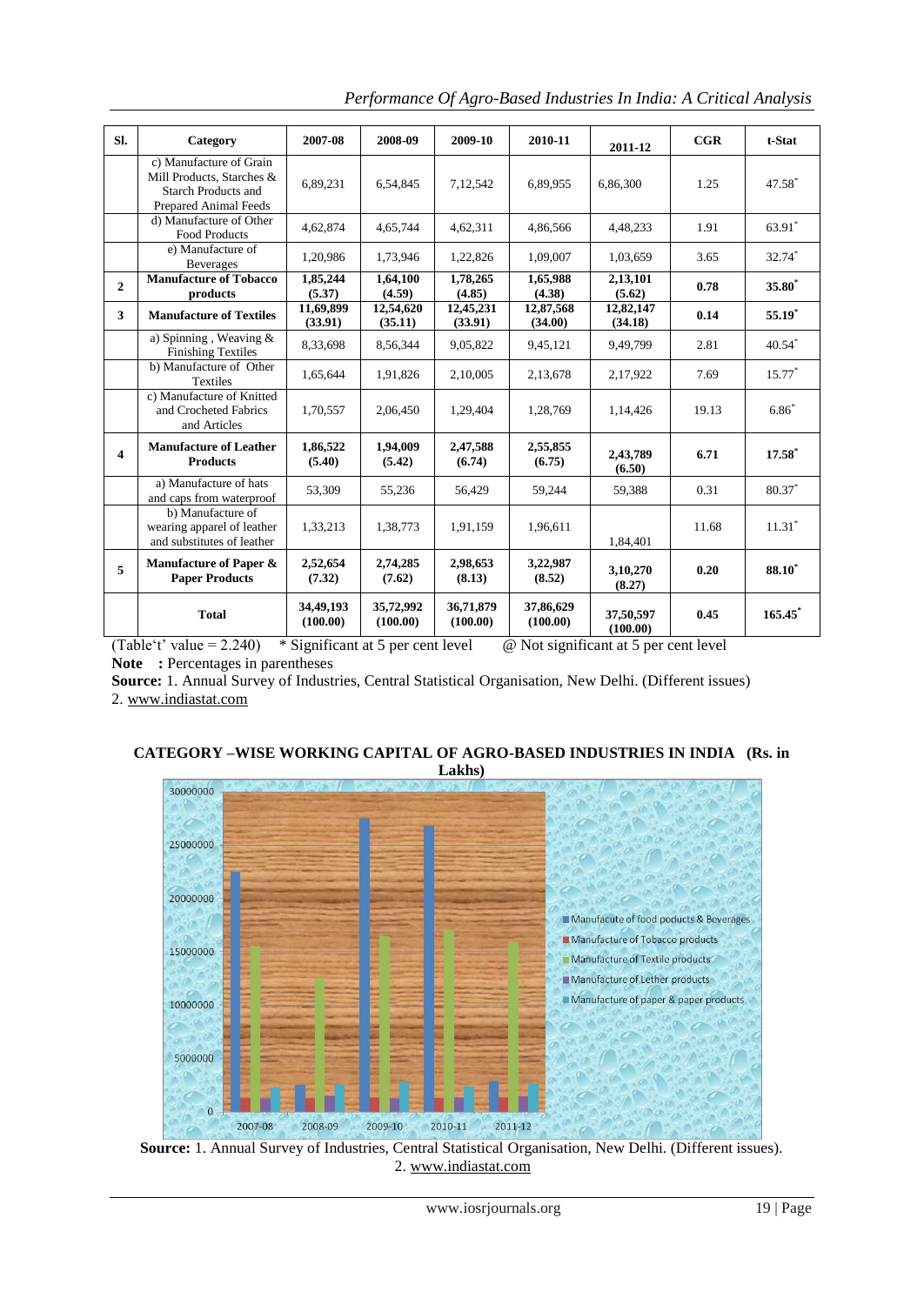| Sl.                     |                                                                                                            |                       |                       |                       |                       |                       |       |                      |
|-------------------------|------------------------------------------------------------------------------------------------------------|-----------------------|-----------------------|-----------------------|-----------------------|-----------------------|-------|----------------------|
| N<br>$\mathbf{0}$       | Category                                                                                                   | 2007-08               | 2008-09               | 2009-10               | 2010-11               | 2011-12               | CGR   | t-Stat               |
| $\mathbf{1}$            | Manufacture of food<br>products $\&$<br><b>Beverages</b>                                                   | 12,65,122<br>(38.03)  | 13,45,623<br>(38.70)  | 13,75,844<br>(38.76)  | 13,98,570<br>(37.50)  | 14,10,102<br>(38.00)  | 1.32  | $90.05*$             |
|                         | a) Production,<br>Processing &<br>Preservation of Meat,<br>Fish. Fruit. Oil &<br>Fats                      | 1,54,677              | 1,65,289              | 2,05,100              | 2,35,378              | 2,78,600              | 4.81  | 23.69*               |
|                         | b) Manufacture of<br>Dairy Products                                                                        | 83,845                | 86,412                | 87,725                | 89,795                | 90,412                | 0.53  | $70.64$ <sup>*</sup> |
|                         | c) Manufacture of<br>Grain Mill Products,<br>Starches & Starch<br>Products and<br>Prepared Animal<br>Feeds | 3,34,126              | 3,56,531              | 3,64,120              | 3,92,544              | 4,10,250              | 1.05  | 48.58*               |
|                         | d) Manufacture of<br>Other Food Products                                                                   | 6,54,236              | 6,47,822              | 6,45,164              | 6,51,600              | 6,85,304              | 1.98  | 68.91*               |
|                         | e) Manufacture of<br><b>Beverages</b>                                                                      | 38,238                | 89,569                | 73,735                | 29,253                | 54,464                | 3.95  | $31.79*$             |
| $\overline{2}$          | Manufacture of<br><b>Tobacco products</b>                                                                  | 4,75,698<br>(14.30)   | 4,23,567<br>(12.18)   | 5,10,254<br>(14.37)   | 5,35,644<br>(14.36)   | 5,65,987<br>(15.25)   | 0.70  | 135.80 <sup>*</sup>  |
| 3                       | Manufacture of<br><b>Textiles</b>                                                                          | 12,64,589<br>(38.01)  | 13,65,822<br>(39.29)  | 12,85,922<br>(36.23)  | 13,74,300             | 13,25,809<br>(35.73)  | 0.14  | $55.19*$             |
|                         | a) Spinning,<br>Weaving & Finishing<br>Textiles                                                            | 9,95,877              | 9,75,698              | 10,25,879             | 10,65,282             | 10,68,985             | 2.81  | $40.54$ <sup>*</sup> |
|                         | b) Manufacture of<br><b>Other Textiles</b>                                                                 | 1,12,788              | 1,83,524              | 1,52,685              | 1,67,800              | 1,07,222              | 7.69  | $15.77*$             |
|                         | c) Manufacture of<br>Knitted and<br><b>Crocheted Fabrics</b><br>and Articles                               | 1,55,924              | 2,06,600              | 1,07,358              | 1,41,218              | 1,49,602              | 19.13 | $6.86*$              |
| $\overline{\mathbf{4}}$ | Manufacture of<br><b>Leather Products</b>                                                                  | 1,42,988<br>(4.22)    | 1,52,641<br>(4.39)    | 1,66,840<br>(4.70)    | 1,74,590<br>(4.68)    | 1,65,900<br>(4.47)    | 6.71  | $17.58^*$            |
|                         | a) Manufacture of<br>hats and caps from<br>waterproof                                                      | 54,522                | 54,169                | 55,400                | 55,689                | 56,100                | 0.31  | $80.37^*$            |
|                         | b) Manufacture of<br>wearing apparel of<br>leather and<br>substitutes of leather                           | 88,466                | 98,472                | 1,14,440              | 1,18,901              | 1,09,800              | 11.68 | $11.31*$             |
| 5                       | <b>Manufacture of</b><br>Paper & Paper<br><b>Products</b>                                                  | 1,77,891<br>(5.34)    | 1,88,590<br>(5.42)    | 2,10,200<br>(5.92)    | 2,45,630<br>(6.58)    | 2,42,561<br>(6.53)    | 0.20  | $88.10^*$            |
|                         | <b>Total</b>                                                                                               | 33,26,288<br>(100.00) | 34,76,243<br>(100.00) | 35,49,060<br>(100.00) | 37,28,734<br>(100.00) | 37,10,359<br>(100.00) | 0.60  | 155.85*              |

# **CATEGORY–WISE EMPLOYMENT IN AGRO-BASED INDUSTRIES IN INDIA (Rs. in Lakhs)**

 $(Table't' value = 2.348)$  \* Significant at 1 per cent level

Note : Percentages in parentheses

**Source:** 1. Annual Survey of Industries, Central Statistical Organisation, New Delhi. (Different issues).

2. [www.indiastat.com](http://www.indiastat.com/)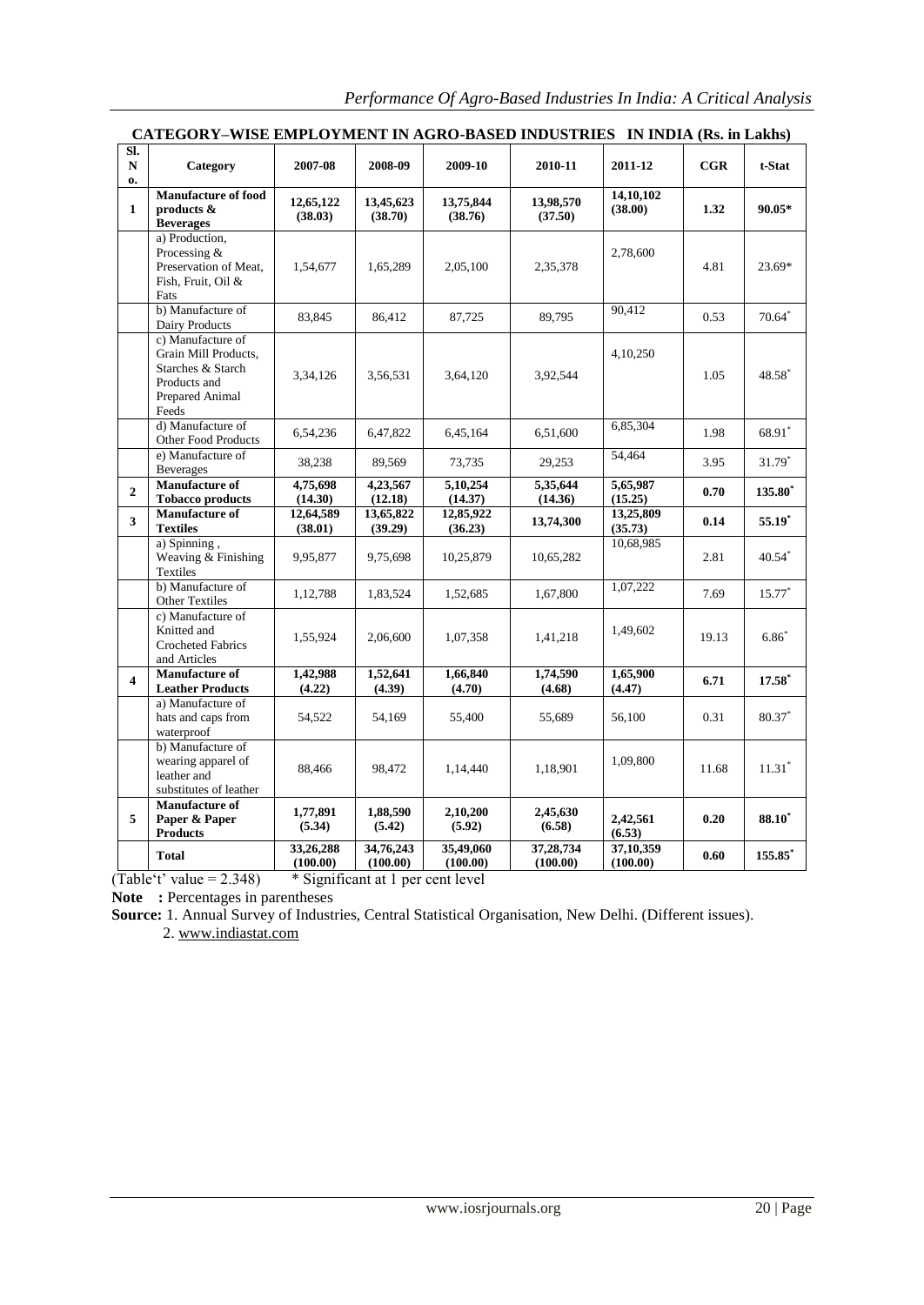

#### **CATEGORY–WISE EMPLOYMENT IN AGRO-BASED INDUSTRIES IN INDIA (Rs. in Lakhs)**

**Source:** 1. Annual Survey of Industries, Central Statistical Organisation, New Delhi. (Different issues). 2. [www.indiastat.com](http://www.indiastat.com/)

#### **The Category-wise Value of Output in Agro-Based Industries**

It is evident from Table 4.5 that the value of output of agro-based industries increased from Rs.4,28,70,962 lakhs in 2007-08 to Rs.5,03,36,888 lakhs in 2011-12 with a growth of 34.5 per cent. Among the different categories, the value of output is the highest in the case of manufacture of food products and beverages i.e. 57.4 per cent, and the lowest in manufacture of leather products i.e., 2.88 per cent, during the year 2011-12. The category-wise value of output is shown in the diagram. The Compound Growth Rates were significant at one per cent level for all the categories of agro-based industries over a period of five years from 2007-08 to 2011-12.

#### **Category-wise Net Value Added of Agro-Based Industries**

The net value added of food products and beverages has decreased from 38.64 percentage to 37.95 percentage during the period from 2007-08 to 2011-12, but its share of value added is the highest in total agrobased industries in all the years. In the case of textiles, the share of the net value added share to the total agrobased industries has increased from Rs. 14,66,825 lakhs t to Rs. 15,29,743 lakhs in the same period. The net value added is the lowest in the case of leather products. All the categories of agro-based industries are significant at one per cent level based on the computed Compound Growth Rate and t-statistic figures.

#### **Category-wise Net Income of Agro-Based Industries**

The net income has increased from Rs.33,74,055 lakhs to Rs. 38,74,021 lakhs over a period of five years. During the year 2011-12, the manufacture of food products and beverages and manufacture of textiles generated more income i.e. Rs.12,55,136lakhs to Rs. 13,29,133 lakhs respectively in the total income generated by agro-based industries in India. The other three categories put together generated a net income of 27 per cent which is less than the net income of food products and textiles. The computed Compound Growth Rates reveal that the significant position of all the categories of Agro-Based Industries.

|              |                                                                                       |                        |                        | INDIA                  | Ks. in Lakhs)          |                        |       |          |
|--------------|---------------------------------------------------------------------------------------|------------------------|------------------------|------------------------|------------------------|------------------------|-------|----------|
| SI.<br>No.   | Category                                                                              | 2007-08                | 2008-09                | 2009-10                | 2010-11                | 2011-12                | CGR   | t-Stat   |
| $\mathbf{1}$ | Manufacture of<br>food products $\&$<br><b>Beverages</b>                              | 2,25,36,652<br>(52.56) | 2,52,35,987<br>(58.43) | 2,74,89,300<br>(55.69) | 2,68,25,901<br>(54.83) | 2,88,96,388<br>(57.40) | 7.22  | $15.29*$ |
|              | a) Production.<br>Processing &<br>Preservation of<br>Meat, Fish, Fruit,<br>Oil & Fats | 63,25,855              | 64,52,400              | 67,82,985              | 69,50,200              | 65,29,818              | 16.43 | $11.69*$ |
|              | b) Manufacture of<br>Dairy Products                                                   | 23,84,577              | 24,51,600              | 25,49,677              | 24, 10, 752            | 28,54,861              | 5.54  | 22.84*   |
|              | c) Manufacture of<br>Grain Mill<br>Products, Starches<br>& Starch Products            | 52,33,788              | 54,87,566              | 55,41,711              | 58,44,910              | 56,28,188              | 9.47  | $13.81*$ |

#### **CATEGORY–WISE VALUE OF OUTPUT OF AGRO-BASED INDUSTRIES IN INDIA (Rs. in Lakhs)**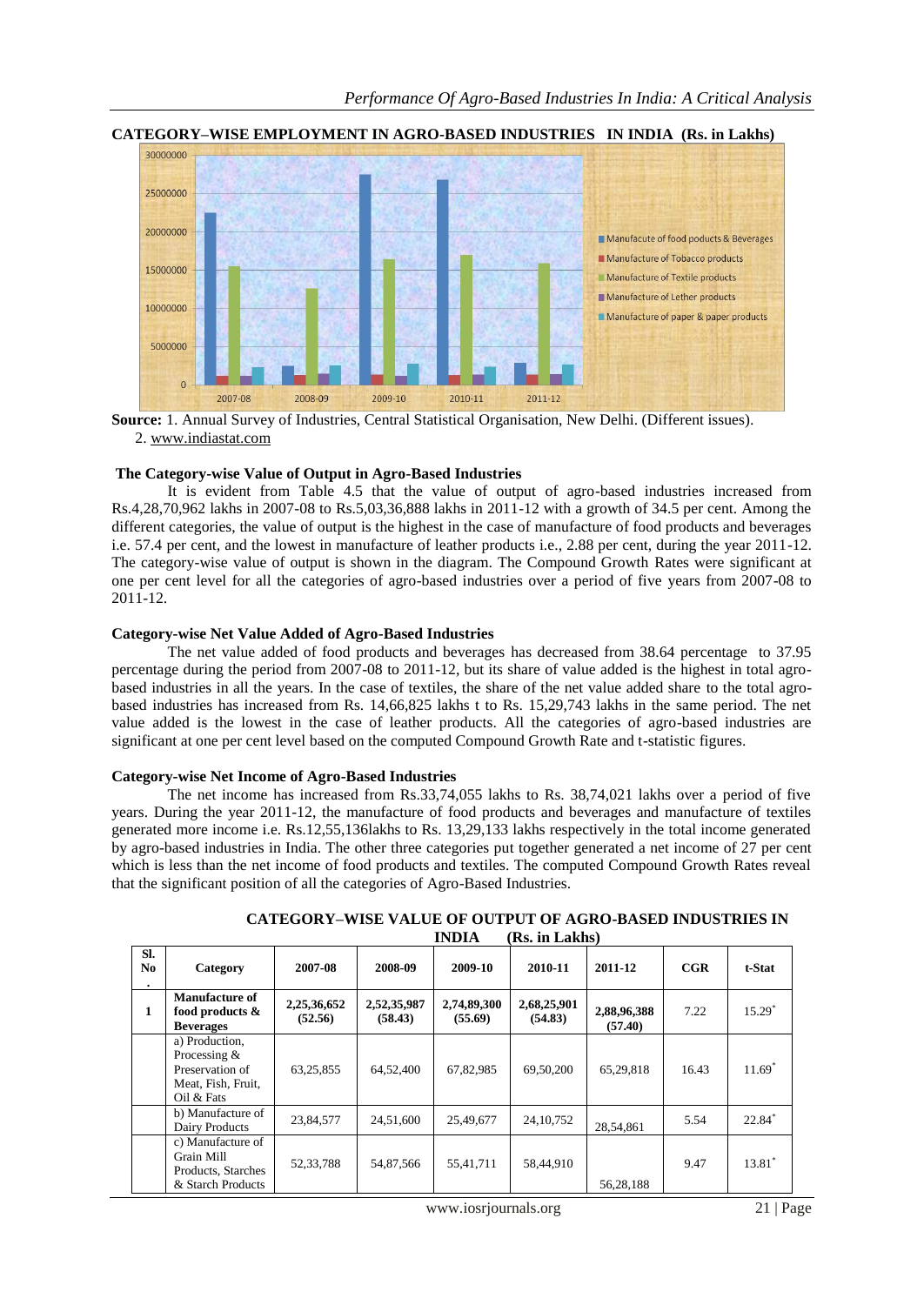| $\overline{\text{SL}}$<br>N <sub>0</sub> | Category                                                                            | 2007-08                 | 2008-09                 | 2009-10                 | 2010-11                 | 2011-12                 | $_{\rm CGR}$ | t-Stat    |
|------------------------------------------|-------------------------------------------------------------------------------------|-------------------------|-------------------------|-------------------------|-------------------------|-------------------------|--------------|-----------|
|                                          | and Prepared<br>Animal Feeds                                                        |                         |                         |                         |                         |                         |              |           |
|                                          | d) Manufacture of<br>Other Food<br>Products                                         | 51,23,844               | 51,24,800               | 52,94,751               | 56,24,100               | 55,84,945               | 0.47         | $52.56^*$ |
|                                          | e) Manufacture of<br><b>Beverages</b>                                               | 34,68,588               | 57,19,621               | 73, 20, 176             | 59,95,939               | 82,98,576               | 11.12        | $13.17*$  |
| $\mathbf{2}$                             | <b>Manufacture of</b><br><b>Tobacco</b><br>products                                 | 12,57,598<br>(2.93)     | 12,65,274<br>(2.92)     | 13,69,844<br>(2.77)     | 13,25,101<br>(2.70)     | 13,75,589<br>(2.81)     | 2.67         | $23.20^*$ |
| $\overline{\mathbf{3}}$                  | <b>Manufacture of</b><br><b>Textiles</b>                                            | 1,55,25,366<br>(36.21)  | 1,25,87,500<br>(29.14)  | 1,64,87,911<br>(33.40)  | 1,70,25,608<br>(34.80)  | 1,59,29,212<br>(31.64)  | 5.86         | 19.87*    |
|                                          | a) Spinning,<br>Weaving &<br><b>Finishing Textiles</b>                              | 87,99,582               | 84,26,200               | 89,28,769               | 89,65,500               | 87,51,909               | 4.07         | $24.93*$  |
|                                          | b) Manufacture of<br><b>Other Textiles</b>                                          | 11,25,845               | 11,59,900               | 12,76,918               | 13,85,937               | 13,82,365               | 17.44        | $7.52^*$  |
|                                          | c) Manufacture of<br>Knitted and<br><b>Crocheted Fabrics</b><br>and Articles        | 55,99,669               | 30,01,400               | 62,82,224               | 6674171                 | 57,94,938               | 12.72        | $9.17*$   |
| $\overline{\mathbf{4}}$                  | <b>Manufacture of</b><br>Leather<br><b>Products</b>                                 | 12,52,969<br>(2.92)     | 15,28,233<br>(3.53)     | 12,59,188<br>(2.55)     | 13,84,142<br>(2.82)     | 14,51,299<br>(2.88)     | 5.33         | $25.19*$  |
|                                          | a) Manufacture of<br>hats and caps<br>from waterproof                               | 5,48,266                | 5,42,829                | 5,98,266                | 5,46,874                | 5,65,255                | 7.26         | $18.67*$  |
|                                          | b) Manufacture of<br>wearing apparel<br>of leather and<br>substitutes of<br>leather | 7,04,703                | 9,85,404                | 6,60,922                | 8,37,268                | 8,86,044                | 3.76         | 23.48*    |
| 5                                        | <b>Manufacture of</b><br>Paper & Paper<br><b>Products</b>                           | 22,98,377<br>(5.36)     | 25,68,900<br>(5.94)     | 27,51,200<br>(5.57)     | 23,58,568<br>(4.82)     | 26,84,400<br>(5.33)     | 5.72         | $21.46^*$ |
|                                          | <b>Total</b>                                                                        | 4,28,70,962<br>(100.00) | 4,31,85,894<br>(100.00) | 4,93,57,443<br>(100.00) | 4,89,19,200<br>(100.00) | 5,03,36,888<br>(100.00) | 7.64         | $19.25^*$ |

*Performance Of Agro-Based Industries In India: A Critical Analysis*

(Table"t" value = 2.365) \* Significant at 1 per cent level **Note :** Percentages in parentheses **Source:** 1. Annual Survey of Industries, Central Statistical Organisation, New Delhi. (Differentsues)

2. [www.indiastat.com](http://www.indiastat.com/)

**CATEGORY–WISE VALUE OF OUTPUT OF AGRO-BASED INDUSTRIES IN INDIA (Rs. in Lakhs)**



**Source:** 1. Annual Survey of Industries, Central Statistical Organisation, New Delhi. (Different issues). 2[. www.indiastat.com](http://www.indiastat.com/)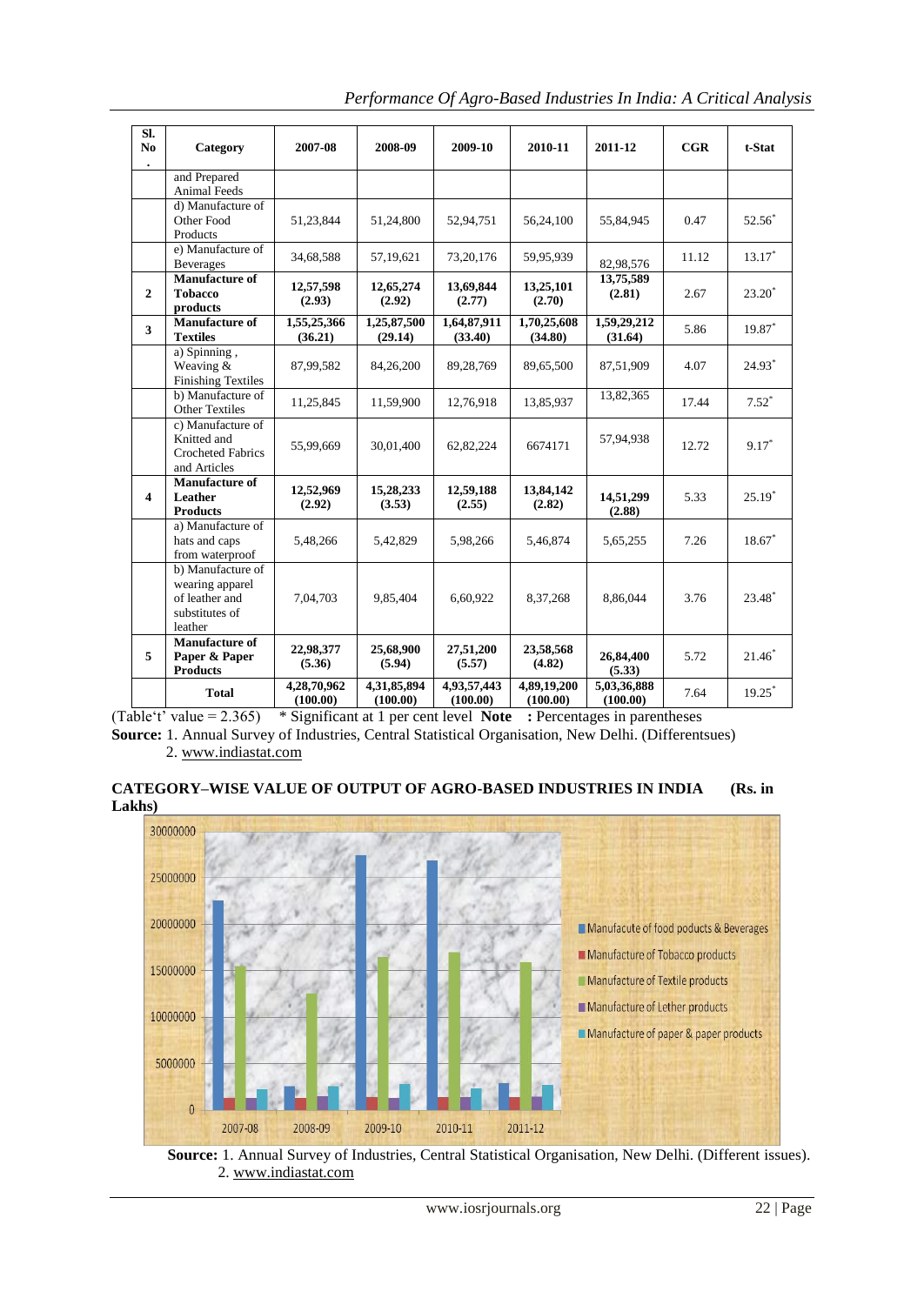|                |                                                                                                            | (Rs. in Lakhs)            |                            |                           |                       |                       |       |                      |  |
|----------------|------------------------------------------------------------------------------------------------------------|---------------------------|----------------------------|---------------------------|-----------------------|-----------------------|-------|----------------------|--|
| SI.<br>No.     | Category                                                                                                   | 2007-08                   | 2008-09                    | 2009-10                   | 2010-11               | 2011-12               | CGR   | t-Stat               |  |
| $\mathbf{1}$   | Manufacture of<br>food products &<br><b>Beverages</b>                                                      | 15,61,20<br>0<br>(38.64)  | 15,68,91<br>2<br>(38.22)   | 16,02,34<br>6<br>(38.34)  | 16,49,500<br>(38.04)  | 16,88,379<br>(37.95)  | 0.59  | 69.84*               |  |
|                | a) Production,<br>Processing &<br>Preservation of Meat,<br>Fish, Fruit, Oil &<br>Fats                      | 2,84,591                  | 2,96,288                   | 3,15,871                  | 3,45,129              | 3,52,853              | 7.66  | 17.86*               |  |
|                | b) Manufacture of<br>Dairy Products                                                                        | 2,19,145                  | 2,19,552                   | 2,44,581                  | 2,67,829              | 2,88,389              | 1.38  | $51.62*$             |  |
|                | c) Manufacture of<br>Grain Mill Products,<br>Starches & Starch<br>Products and<br>Prepared Animal<br>Feeds | 37,560                    | 39,522                     | 41,578                    | 39,855                | 46,200                | 31.52 | $4.45^*$             |  |
|                | d) Manufacture of<br>Other Food Products                                                                   | 7,68,460                  | 7,84,210                   | 7,69,273                  | 8,02,766              | 7,82,391              | 1.61  | $22.35^*$            |  |
|                | e) Manufacture of<br><b>Beverages</b>                                                                      | 2,51,442                  | 2,29,340                   | 2,31,043                  | 1,93,921              | 2,81,546              | 6.39  | $10.21$ <sup>*</sup> |  |
| $\overline{2}$ | <b>Manufacture of</b><br><b>Tobacco products</b>                                                           | 4,98,661<br>(12.34)       | 5,25,300<br>(12.79)        | 5,48,796<br>(13.13)       | 5,74,267<br>(13.24)   | 5,94,289<br>(13.36)   | 6.30  | $20.58^*$            |  |
| 3              | Manufacture of<br><b>Textiles</b>                                                                          | 14,66,82<br>5<br>(36.30)  | 14,75,20<br>0<br>(35.94)   | 14,84,86<br>0<br>(35.53)  | 14,98,264<br>(34.56)  | 15,29,743<br>(34.39)  | 4.49  | $19.95$ <sup>*</sup> |  |
|                | a) Spinning,<br>Weaving & Finishing<br>Textiles                                                            | 12,35,86<br>3             | 12,59,25<br>$\overline{4}$ | 12,45,68<br>3             | 12,18,300             | 12,41,875             | 3.18  | $24.01*$             |  |
|                | b) Manufacture of<br><b>Other Textiles</b>                                                                 | 1,60,584                  | 1,55,294                   | 1,64,200                  | 1,78,912              | 1,88,954              | 10.04 | 13.05*               |  |
|                | c) Manufacture of<br>Knitted and<br><b>Crocheted Fabrics</b><br>and Articles                               | 70,378                    | 60.652                     | 74,977                    | 1,01,052              | 98,914                | 11.76 | $9.24*$              |  |
| $\overline{4}$ | Manufacture of<br><b>Leather Products</b>                                                                  | 1,44,856<br>(3.58)        | 1,46,285<br>(3.56)         | 1,53,893<br>(3.68)        | 1,55,890<br>(3.59)    | 2,10,542<br>(4.73)    | 4.53  | $28.58*$             |  |
|                | a) Manufacture of<br>hats and caps from<br>waterproof                                                      | 48,922                    | 49,873                     | 46,859                    | 47,598                | 48,884                | 7.16  | $16.86^*$            |  |
|                | b) Manufacture of<br>wearing apparel of<br>leather and<br>substitutes of leather                           | 95,934                    | 96.412                     | 1,07,034                  | 1,08,292              | 1,61,658              | 1.77  | 40.37 <sup>*</sup>   |  |
| 5              | Manufacture of<br>Paper & Paper<br><b>Products</b>                                                         | 3,68,225<br>(9.11)        | 3,88,792<br>(9.47)         | 3,89,241<br>(9.31)        | 4,56,296<br>(10.54)   | 4,25,126<br>(9.55)    | 0.55  | $22.42^*$            |  |
|                | <b>Total</b>                                                                                               | 40,39,76<br>7<br>(100.00) | 41,04,48<br>9<br>(100.00)  | 41,79,13<br>6<br>(100.00) | 43,34,217<br>(100.00) | 44,48,079<br>(100.00) | 2.03  | 49.67 $\degree$      |  |

# **CATEGORY WISE NET VALUE ADDED OF AGRO-BASED INDUSTRIES IN INDIA**

**Note** : Percentages in parentheses (Table't' value = 2.365)\* Significant at 1 per cent level **Source:** 1. Annual Survey of Industries, Central Statistical Organisation, New Delhi. (Different issues). 2. [www.indiastat.com](http://www.indiastat.com/)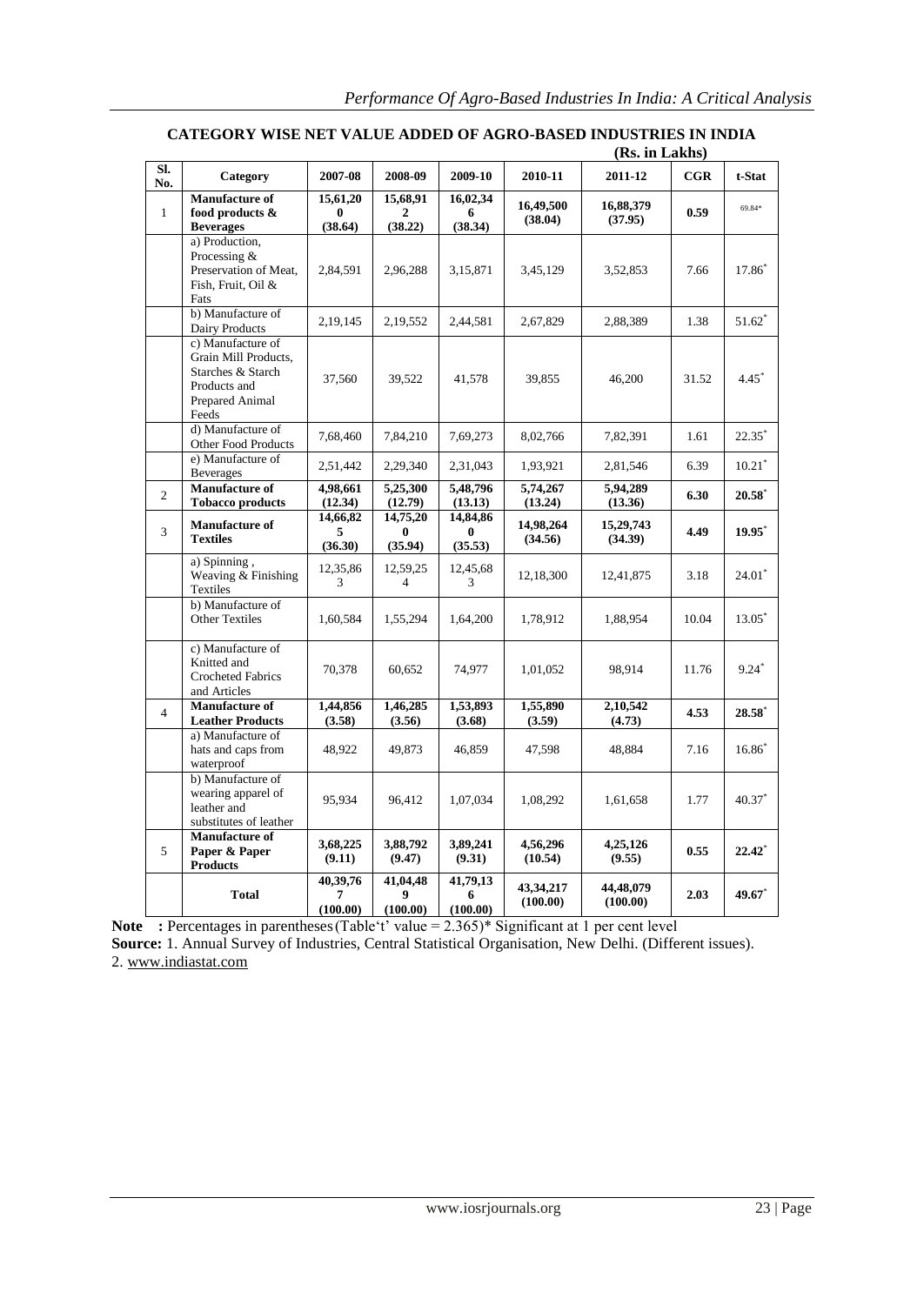



**Source:** 1. Annual Survey of Industries, Central Statistical Organisation, New Delhi. (Different issues).

2. [www.indiastat.com](http://www.indiastat.com/)

# **CATEGORY WISE NET INCOME OF AGRO-BASED INDUSTRIES IN INDIA**

| SI.            |                                                                                                             |                      |                            |                      |                      |                      |              | (Rs. in Lakhs)       |
|----------------|-------------------------------------------------------------------------------------------------------------|----------------------|----------------------------|----------------------|----------------------|----------------------|--------------|----------------------|
| N <sub>0</sub> | Category                                                                                                    | 2007-08              | 2008-09                    | 2009-10              | 2010-11              | 2011-12              | $_{\rm CGR}$ | t-Stat               |
| $\mathbf{1}$   | Manufacture of food<br>products & Beverages                                                                 | 12,52,467<br>(37.09) | 12,61,70<br>3<br>(36.54)   | 13,94,528<br>(38.20) | 14,02,528<br>(37.80) | 14,86,854<br>(38.38) | 6.84         | $11.52^*$            |
|                | a) Production,<br>Processing &<br>Preservation of Meat,<br>Fish, Fruit, Oil & Fats                          | 2,15,642             | 2,45,834                   | 2,57,800             | 2,59,670             | 3,01,120             | 12.43        | $14.28$ <sup>*</sup> |
|                | b) Manufacture of Dairy<br>Products                                                                         | 1,95,284             | 2,17,840                   | 2,35,608             | 2,85,200             | 2,75,366             | 8.67         | $2.63*$              |
|                | c) Manufacture of Grain<br>Mill Products, Starches<br>& Starch Products and<br><b>Prepared Animal Feeds</b> | 2,86,419             | 2,17,824                   | 2,94,400             | 3,10,800             | 3,20,970             | 10.44        | $9.07*$              |
|                | d) Manufacture of Other<br><b>Food Products</b>                                                             | 4,22,845             | 4,68,210                   | 4,70,610             | 4,46,800             | 4,74,921             | 2.87         | $9.24$ <sup>*</sup>  |
|                | e) Manufacture of<br><b>Beverages</b>                                                                       | 1,32,277             | 1,11,979                   | 1,36,110             | 1,00,058             | 1,14,477             | 9.25         | $7.21*$              |
| $\overline{2}$ | <b>Manufacture of</b><br><b>Tobacco products</b>                                                            | 4,86,297<br>(14.40)  | 4,99,874<br>(14.48)        | 5,26,500<br>(14.42)  | 5,32,810<br>(14.36)  | 5,64,910<br>(14.58)  | 7.32         | $16.71^*$            |
| 3              | <b>Manufacture of</b><br><b>Textiles</b>                                                                    | 12,55,138<br>(37.17) | 12,64,97<br>5<br>(36.64)   | 12,88,410<br>(35.29) | 13,30,800<br>(35.86) | 13,29,133<br>(34.30) | 12.23        | $10.27*$             |
|                | a) Spinning, Weaving<br>& Finishing Textiles                                                                | 7,77,215             | 7, 24, 133                 | 8,04,200             | 8,56,352             | 8,94,285             | 11.01        | $9.50^*$             |
|                | b) Manufacture of<br><b>Other Textiles</b>                                                                  | 1,36,966             | 1,32,889                   | 1,39,008             | 1,45,800             | 1,92,000             | 13.33        | $9.37*$              |
|                | c) Manufacture of<br>Knitted and Crocheted<br><b>Fabrics and Articles</b>                                   | 3,40,957             | 4,07,953                   | 3,45,202             | 3,28,648             | 2,42,848             | 12.98        | $8.30*$              |
| $\overline{4}$ | <b>Manufacture of</b><br><b>Leather Products</b>                                                            | 1.26.310<br>(3.74)   | 1.55,900<br>(4.51)         | 1,56,284<br>(4.28)   | 1.44.988<br>(3.90)   | 1,82,600<br>(4.71)   | 6.17         | $20.77^*$            |
|                | a) Manufacture of hats<br>and caps from<br>waterproof                                                       | 41,580               | 43,980                     | 48,290               | 49,320               | 50,124               | 11.89        | $10.67$ <sup>*</sup> |
|                | b) Manufacture of<br>wearing apparel of<br>leather and substitutes of<br>leather                            | 84,730               | 1,11,920                   | 1,07,994             | 95,668               | 1,32,476             | 3.64         | $29.33*$             |
| 5              | <b>Manufacture of Paper</b><br>& Paper Products                                                             | 2,55,843<br>(7.57)   | 2,69,840<br>(7.81)         | 2,84,389<br>(7.79)   | 2,99,200<br>(8.06)   | 3,10,524<br>(8.01)   | 3.65         | $12.43$ <sup>*</sup> |
|                | <b>Total</b>                                                                                                | 33,76,055            | 34,52,29<br>$\overline{2}$ | 36,50,111            | 37,10,326            | 38,74,021            | 8.97         | 15.28                |

(Table"t" value = 2.455)\* Significant at 1 per cent level @ Not significant at 5 per cent level **Note :**  Percentages in parentheses